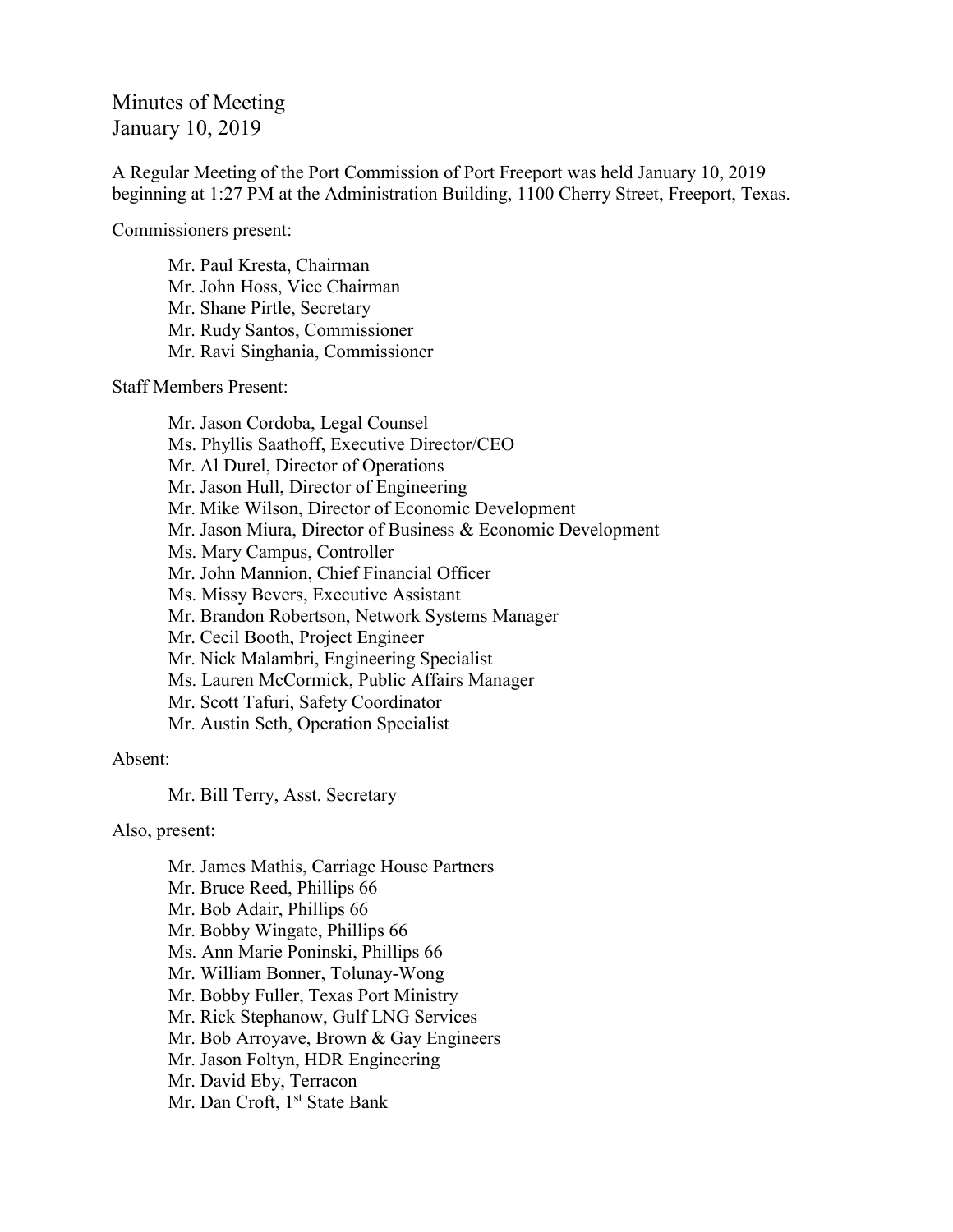- 1. CONVENE OPEN SESSION in accordance with Texas Government Code Section 551.001, et. seq., to review and consider the following:
- 2. Invocation Mr. Bobby Fuller, Texas Port Ministry
- 3. Pledge of Allegiance: U.S. Flag & Texas Flag
- 4. Roll Call Commissioner Kresta noted that Commissioner Terry was absent. All other commissioners were present.
- 5. Safety Briefing Mr. Scott Tafuri, Safety Coordinator
- 6. Approval of minutes from the Regular Meeting held December 13, 2018.

A motion was made by Commissioner Pirtle to approve the minutes as presented. The motion was seconded by Commissioner Hoss with all Commissioners present voting in favor of the motion.

7. Receive update from Carriage House Partners, LLC regarding 86<sup>th</sup> Legislative Session and related legislative affairs.

Mr. James Mathis with Carriage House Partners (CHP) gave a brief overview of how the legislature make-up since the election and highlighted priority topics for the session. Controller Hager announced the availability of funds for next biennium is \$119.1 billion. Priorities already set out include school finance and property tax reform. Another topic for consideration with be the renewal of Chapter 312 and 313 - Tax Abatement programs. Mr. Mathis noted two items CHP is tracking for Port Freeport including funding for the SB 28, ship channel improvement revolving loan fund created in the last session. Ms. Saathoff has tasked CHP with finding ways to fund the loan account. The Coastal Spine project is also expected to be an issue with finding funding for the local sponsor contribution for the project.

8. Receive report from Executive Director/CEO and/or Port staff on activities and matters related to administrative affairs. Port tenant updates, USCOE, rail issues, AAPA Committees, leases, contracts, upcoming Port and civic events and other related administrative affairs.

Ms. Saathoff briefly went over the 2018 highlights summarized in her written report to the Board which included focusing on the strategic initiatives, passing the \$130 million bond initiative to fund the local sponsor share of the FHCIP, receive approval for the GRR from the Corps and receive permit for the expansion of Velasco Container Terminal that includes the engineering, design and construction component of Reach 3 which will begin after the Corps completes the levy-raise. The Memorandum of Agreement with the Corps was modified to dredge this area to the full authorized depth of the approved channel project and include Reach 2 on a work-in-kind basis. Staff continues to raise awareness of the project in Washington, meeting with key Corps officials and appropriations committees. Increased business within the Port in 2018 include the new global container carrier CMA-CGM, extended the lease with Dole Fresh Fruit and the addition of renewed Ro/Ro services with the Salluum Lines West Africa service and Hoegh's India and New Zealand services. The Finance Team implemented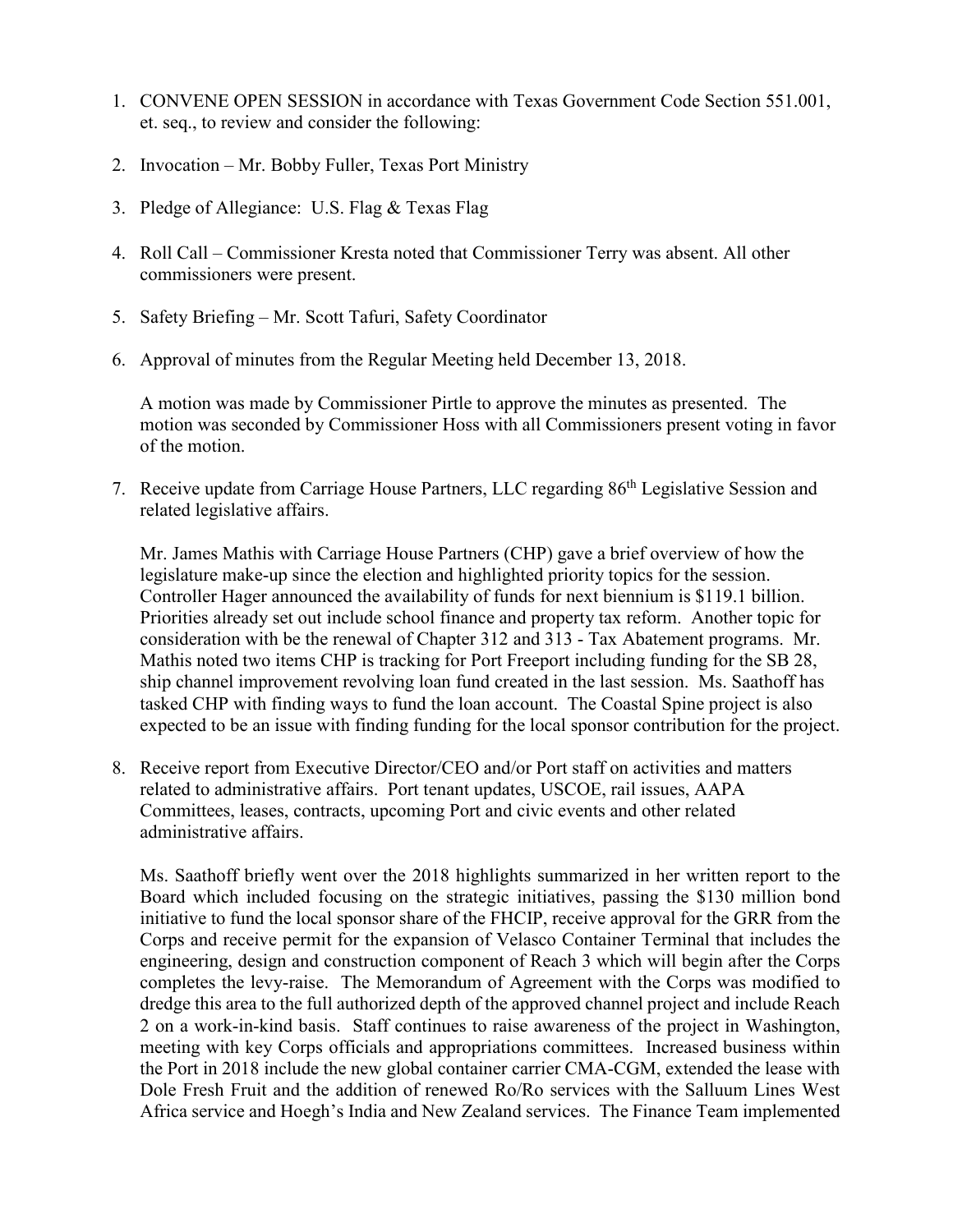the new tariff billing and accounting software, was awarded the GFOA Certificate of Excellence for the  $29<sup>th</sup>$  year as well as successfully issued revenue bonds to support the rail project and maintain a stable 'A' rating by S&P. The Port ended the fiscal year with over \$26 million in revenues that did not include tax revenue, which is a 20% increase over the prior year. Additionally, the Port had record-level operating income and a 9% increase in total tonnage. Ms. Saathoff continues to work with the harbor community to bring more efficiencies in the channel system by working closely with the Pilots and working group to establish dispatch services to improve communications in the Port. Most of the work has been completed in the simulator program the Board authorized in 2018 and should be unveiled first quarter. The Port saw a full year of ships calling for Tenaris which was a significant increase in activity at the Port, and the use of the Heavy-Lift Corridor was implemented for the movement of steel to/from the Tenaris facility in Bay City, which has yielded a 40% reduction in the number of trucks that make the transit. The Rail District received \$600,000 feasibility study grant from the Texas Transportation Commission to further their project. Additionally, modifications were completed to the Emergency Operations Center for Customs' new office space, the Port's CTPAT certification was successfully renewed, significant upgrades were made to the computer network system and the Port celebrated the  $30<sup>th</sup>$  Anniversary of its Foreign-Trade Zone. Mr. Durel was recognized for his outstanding service during Hurricane Harvey. Ms. Saathoff also reported that General Owen from USACE SWD will be in the area January 17 via an aerial tour of the Sabine to Galveston project. Ms. Saathoff gave a presentation to the Fulshear-Katy Area Chamber of Commerce January 9. Ms. McCormick reported the Take-A-Child Fishing Tournament logo contest flyers will be delivered to schools next week. A new aspect added to the tournament to increase community awareness is a social media video contest. Families are invited to submit short clips telling why they love TACFT, what they are looking forward to, etc. The community will get to vote on the videos with winners announced in March and April. Additionally, the next CAP Meeting has been moved to March 12. Ms. Saathoff noted the first day to file for a place on the ballot is January 16 for Port Commission Position 1, Precinct 1 - At Large and Position 2, Precinct 1 – Brazosport.

9. Receive report from Commissioners on matters related to meetings and conferences attended, Port presentations and other related Port Commission matters.

Commissioner Singhania reported attending a meeting with Freeport Plant managers. Upcoming events include the India/Texas Conference January 11 and the Rail District meeting January 18.

- 10. Public Comment There were no public comments.
- 11. Approval of financial reports presented for the period ending November 30, 2018.

A motion was made by Commissioner Singhania to approve the reports as presented. The motion was seconded by Commissioner Hoss with all Commissioners present voting in favor of the motion.

12. Adoption of a Resolution approving the application for tax abatement by Phillips 66 Company for property located in the Phillips 66 Company Reinvestment Zone No. 7, approving Tax Abatement Agreement on the same terms and conditions as granted to Phillips 66 Company by Brazoria County and authorizing Vice Chairman and Secretary to execute said agreement.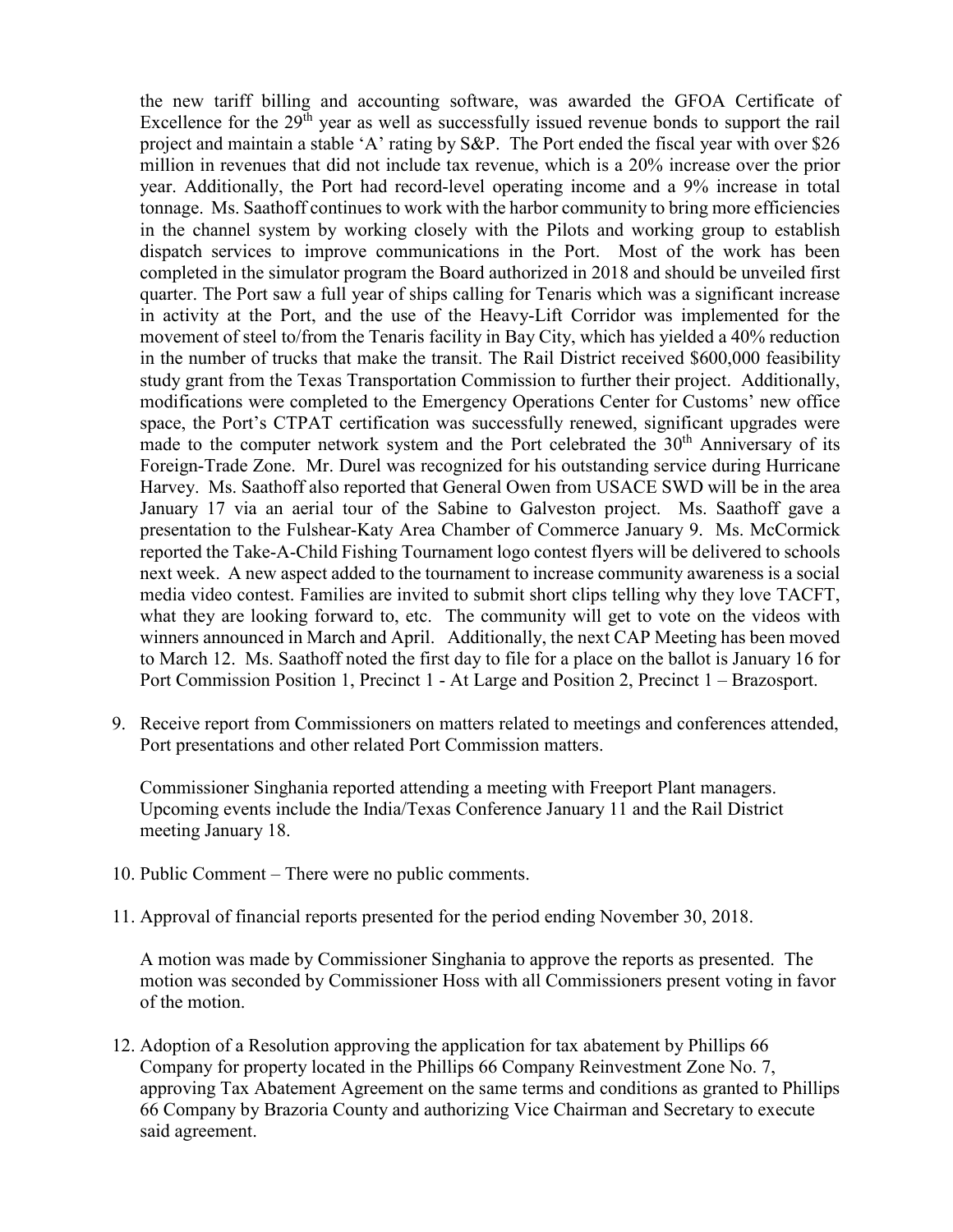At this time, Commissioner Kresta turned over duties to Commissioner Hoss for further handling of this agenda item. Mr. Mannion stated the tax abatement is for a natural gas liquids fractionator. The application was previously reviewed by the Finance Committee November 29 and the County has since approved an agreement December 11. Mr. Mannion further stated the project conforms to the Port's guidelines and criteria and recommends approval of the agreement. Mr. Bob Adair with Phillips 66 Company gave a brief presentation and overview of the project.

A motion was made by Commissioner Singhania to approve the tax abatement agreement. The motion was seconded by Commissioner Santos with all Commissioners present voting in favor of the motion, and Commissioner Kresta abstaining.

13. Approval of Executive Director/CEO & Commissioners travel for January-May 2019.

Ms. Saathoff anticipates upcoming hearings/meetings in Washington, DC with a trip needed in late January, early February for initial meetings with the local delegation, Houston delegation members, appropriations committee staff and Eddie Belk at the Corps. The AAPA Spring Conference will be held in March, Brazoria County Day in March, and the Texas Ports Association will hold their legislative conference in February. Additionally, Ms. Saathoff anticipates other hearings and meetings in Austin that will require attendance.

A motion was made by Commissioner Singhania to approve the travel. The motion was seconded by Commissioner Pirtle with all Commissioners present voting in favor of the motion.

- 14. EXECUTIVE SESSION in accordance with Subchapter D of the Open Meetings Act, Texas Government Code Section 551.001, et. seq., to review and consider the following:
	- A. Under authority of Section 551.071 (Consultation with Attorney) for discussion regarding:
		- 1. Consultation with attorney to discuss potential litigation.
		- 2. Consultation with attorney to discuss potential litigation.
		- 3. Consultation with attorney and discussion regarding Special District Local Laws Code Title 5 Transportation, Subtitle A Navigation District and Port Authorities, Chapter 5002 Subchapter A regarding Pilot Dispatch Services.
		- 4. Consultation with attorney and discussion regarding legal matters arising out of Texas Transportation Code, Title 4 Navigation, Subtitle A Waterways and Ports, Chapter 52 Texas Deepwater Port Procedures Act.
	- B. Under authority of Section 551.071 (Consultation with Attorney) and Section 551.072 (Deliberation Concerning Real Property Matters) for discussion regarding:
		- 1. Consultation with attorney and discussion regarding the terms and conditions of a First Amendment to the Waterfront Lease Agreement between Port Freeport and Kirby Inland Marine, LP.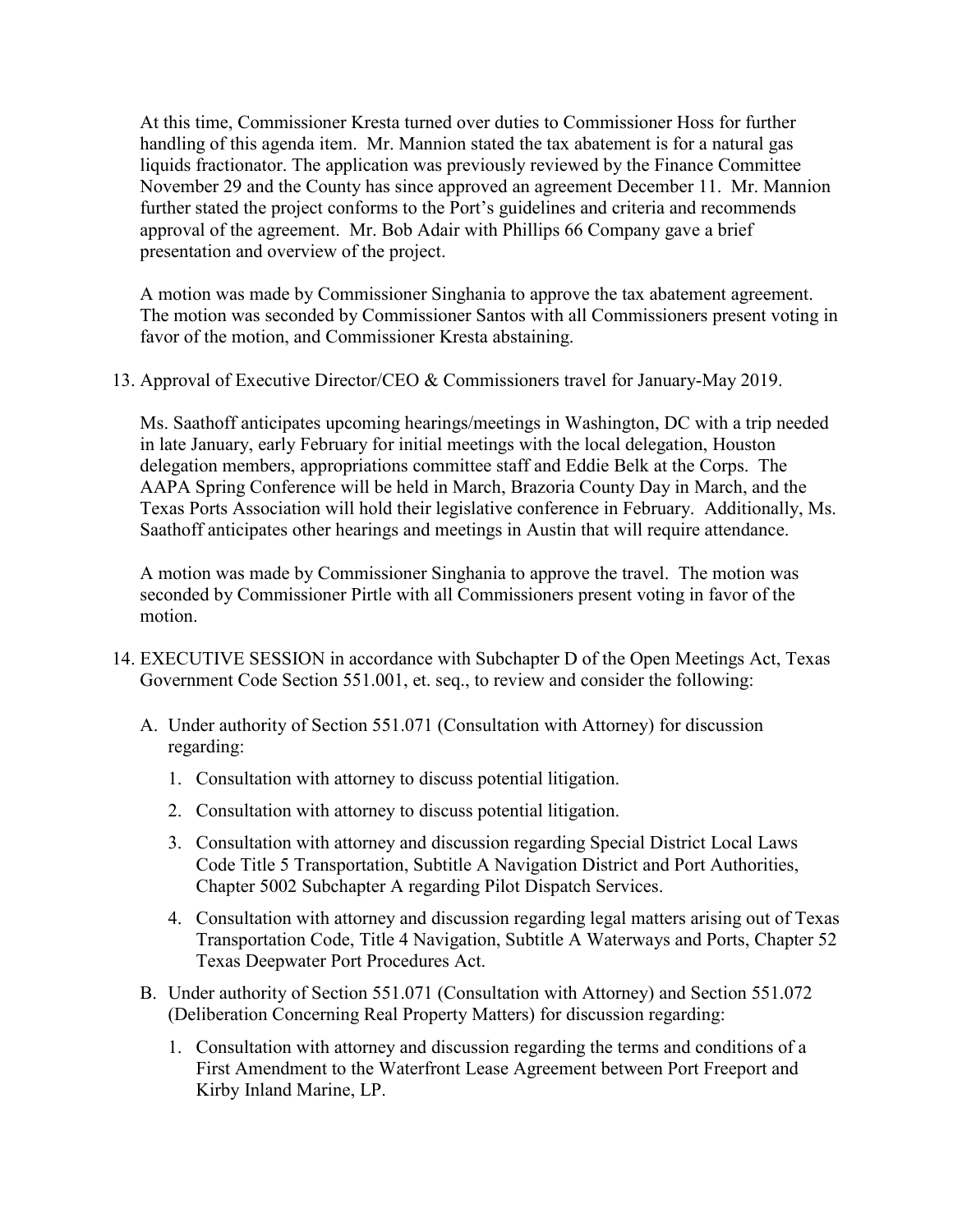- 2. Consultation with attorney and discussion regarding the terms and conditions of Marine Terminal Agreement.
- C. Under authority of Section 551.072 (Deliberation Concerning Real Property Matters) for discussion regarding:
	- 1. The potential exchange, lease, or value of real property located at Port Freeport, including but not limited to Parcels 7, 8, 10, 26, and 37.
	- 2. Discussion regarding the potential exchange, lease or value of real property located in Freeport, Texas, including but not limited to the area known as the East End of Freeport and bordered by the following streets: FM 1495; East 2<sup>nd</sup> Street; Terminal Street and East 8<sup>th</sup> Street in Freeport, Texas.
	- 3. The potential purchase, exchange, lease or value of real property located at Port Freeport, including but not limited to the real property located at and contiguous to Berths 1, 2, 5 and 7.
	- 4. The potential exchange, lease, or value of real property located at Port Freeport, including but not limited to Parcels 4, 5, 6, 9, 14, 19, 27, 31, 34, 35 and 38.
- D. Under authority of Section 551.076 (Deliberation of Security Matters) for discussion regarding:
	- 1. Discussion regarding issues related to the deployment, or specific occasions for implementation of security personnel or devices or security audit and services.
- E. Under authority of Section 551.074 (Deliberation of Personnel Matters) for discussion regarding:
	- 1. Deliberation regarding the appointment, employment, evaluation, reassignment, duties of a public officer or employee, including but not limited to: Executive Director/CEO.
- 15. RECONVENE OPEN SESSION to review and consider the following:
- 16. Discuss and consider approving First Amendment to the Waterfront Lease Agreement between Port Freeport and Kirby Inland Marine, LP.

Mr. Miura stated that staff recommends approval to the First Amendment of the Waterfront Lease Agreement between Port Freeport and Kirby Marine as presented to the Board. This includes an extension of the current agreement by one-year with month-to-month options thereafter, and a 120-day notice of cancellation by Port Freeport.

A motion was made by Commissioner Hoss to approve the amendment as presented by staff. The motion was seconded by Commissioner Singhania with all Commissioners present voting in favor of the motion.

17. Discuss and consider approving Marine Terminal Agreement.

This item was tabled.